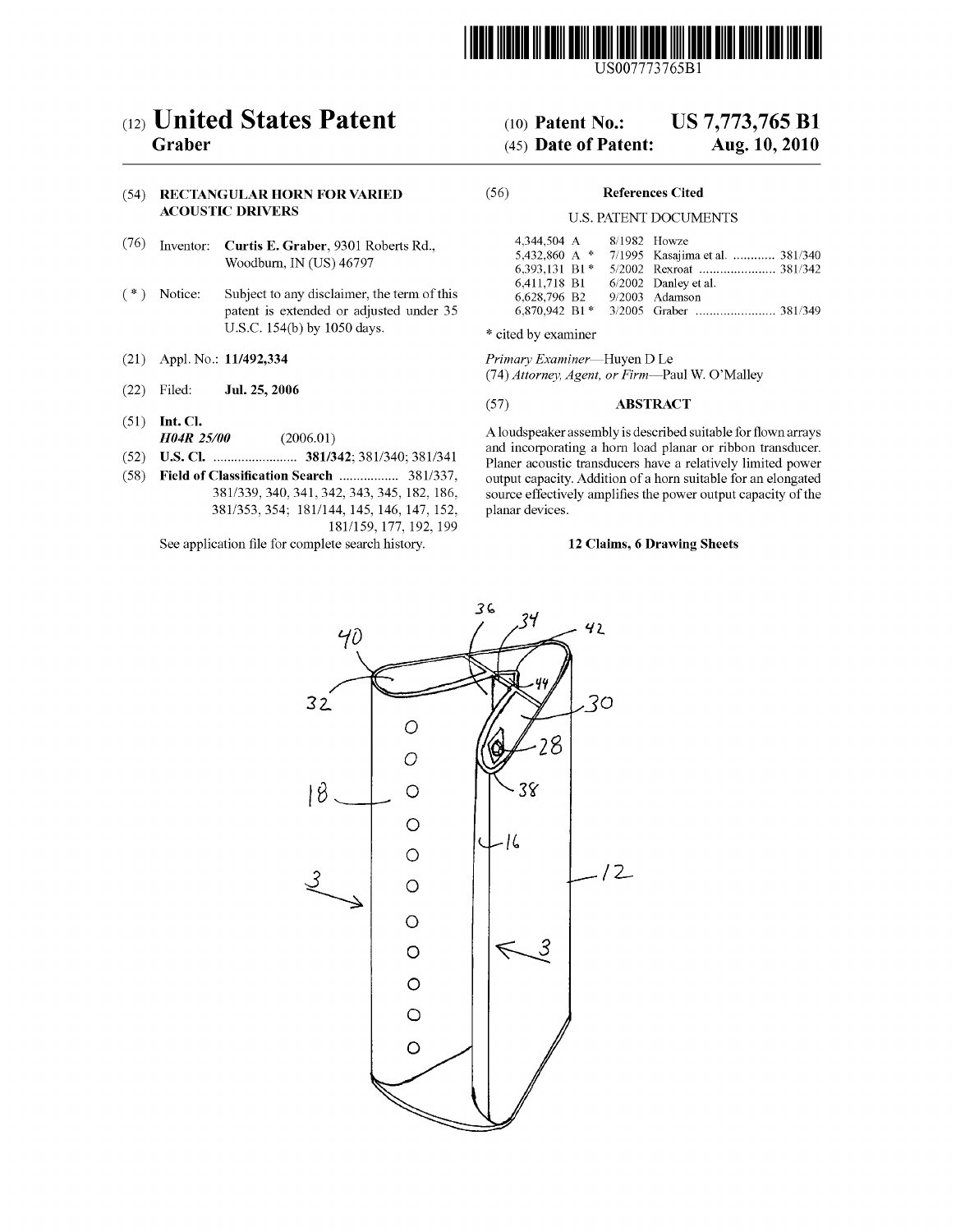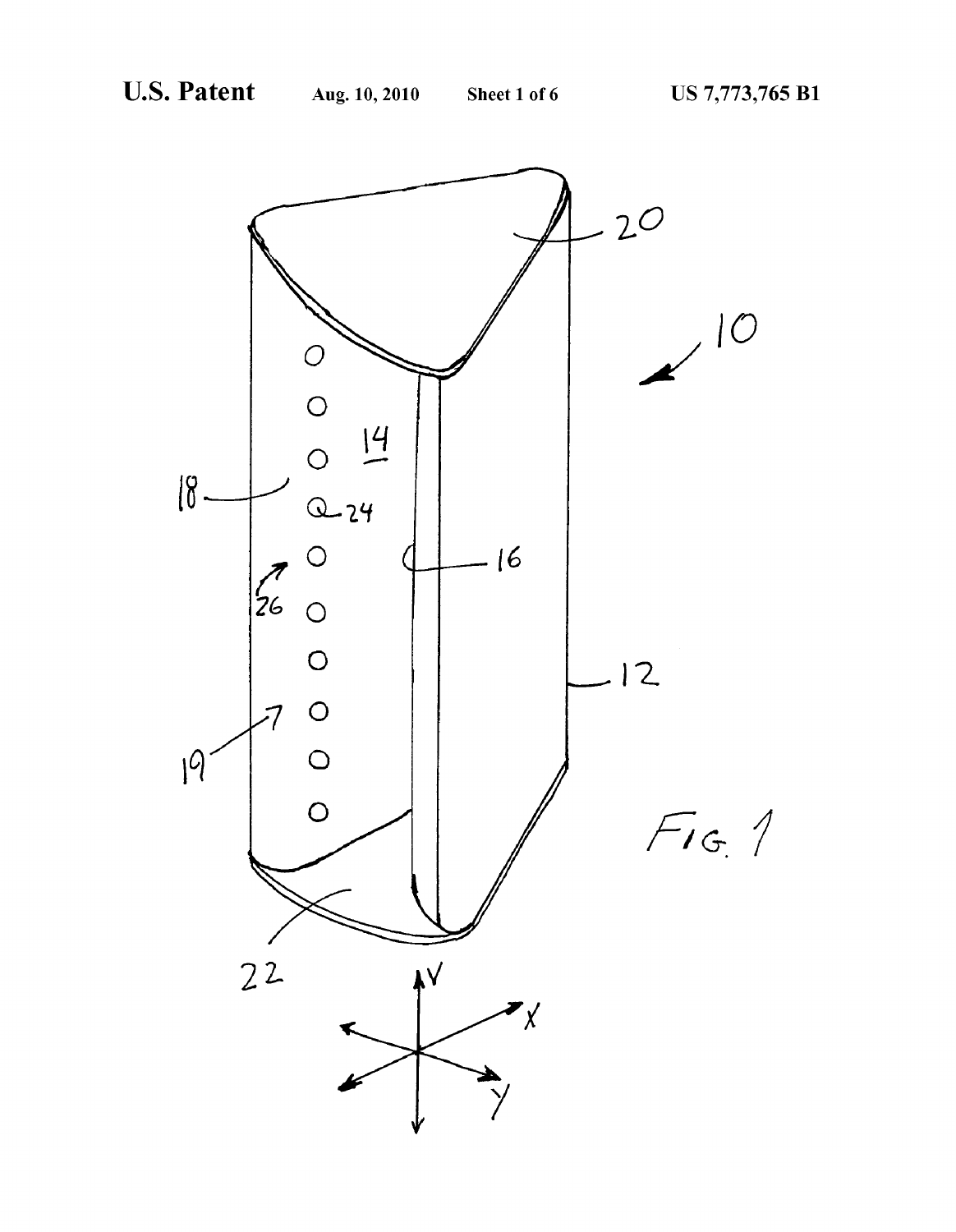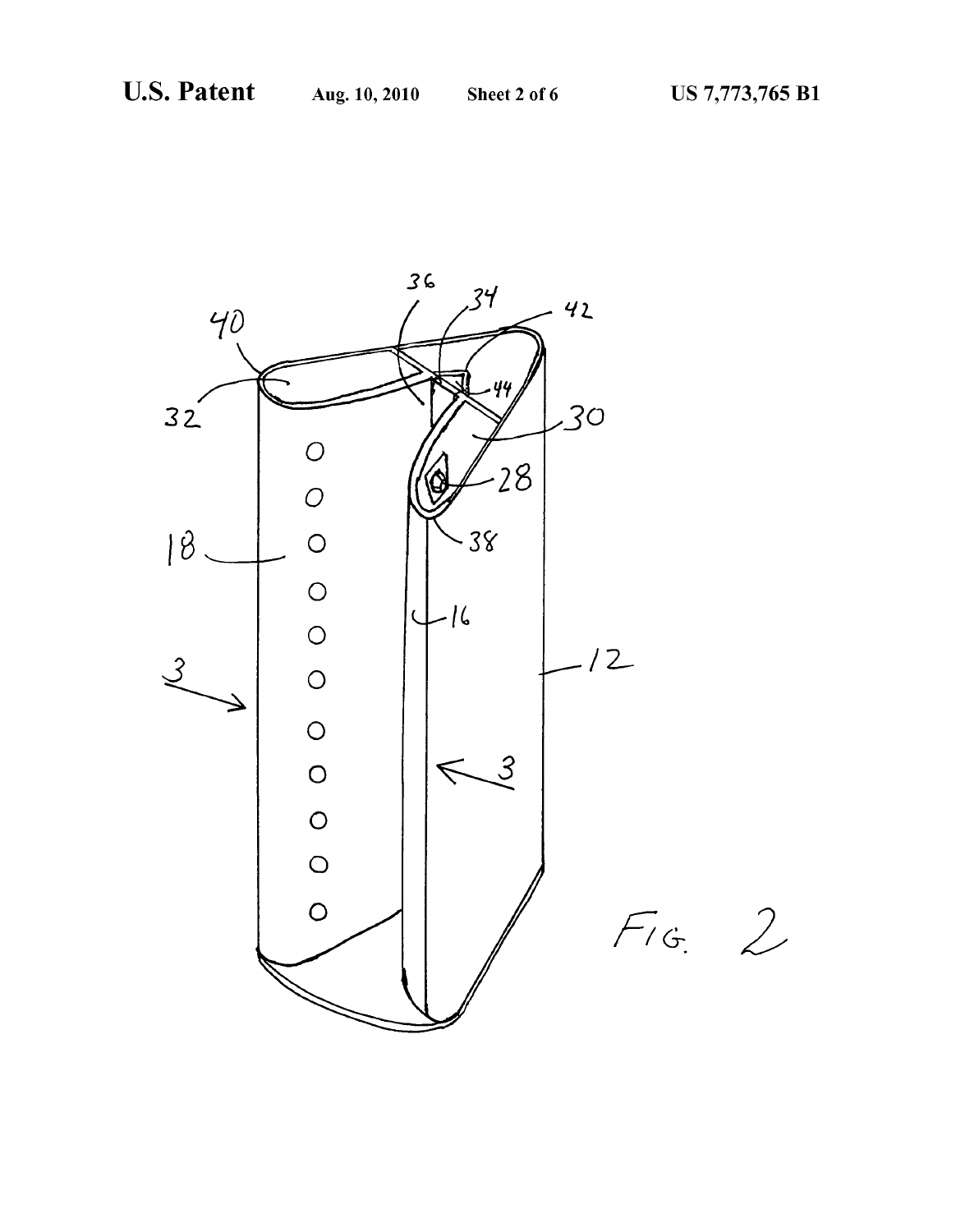

Fig. 3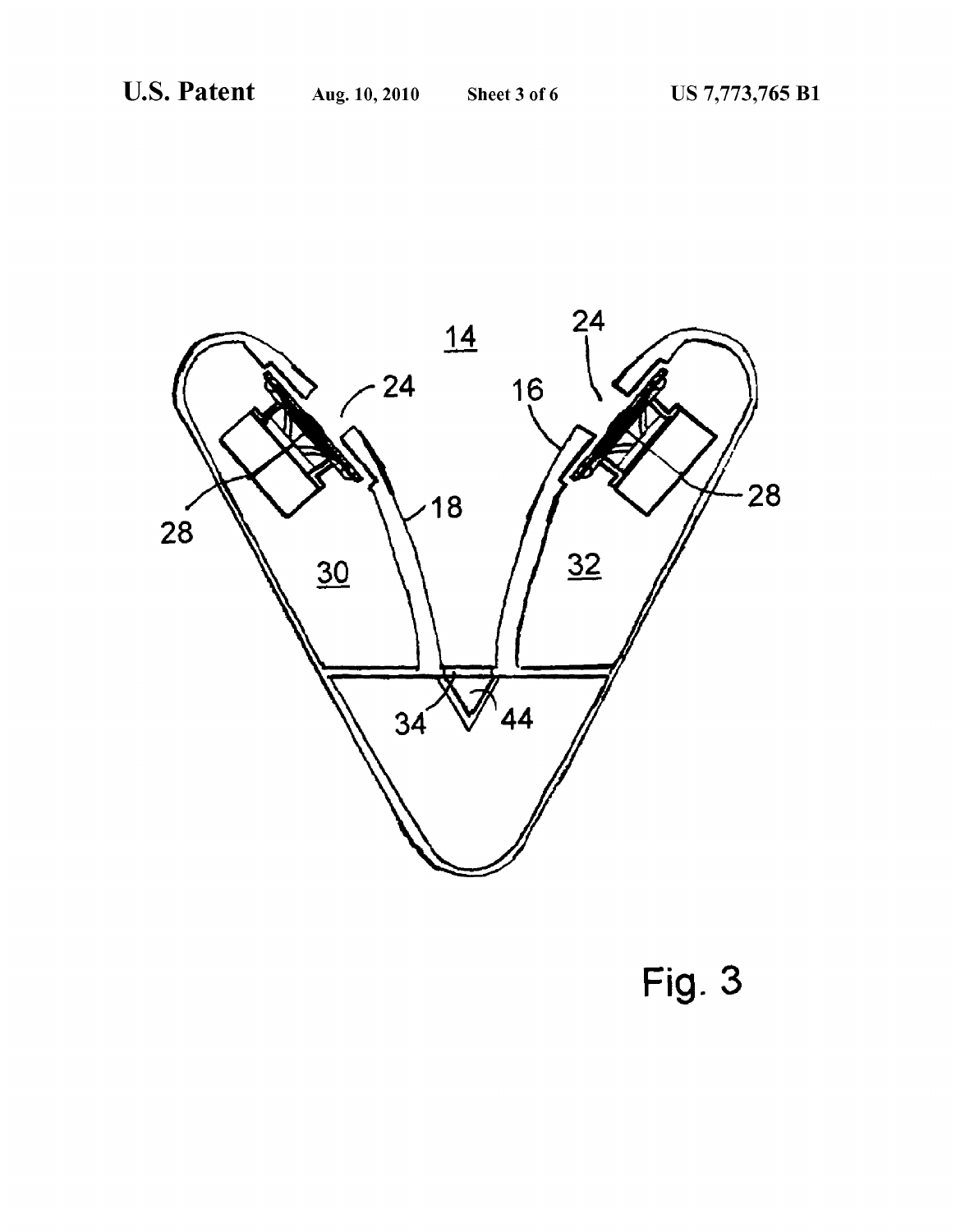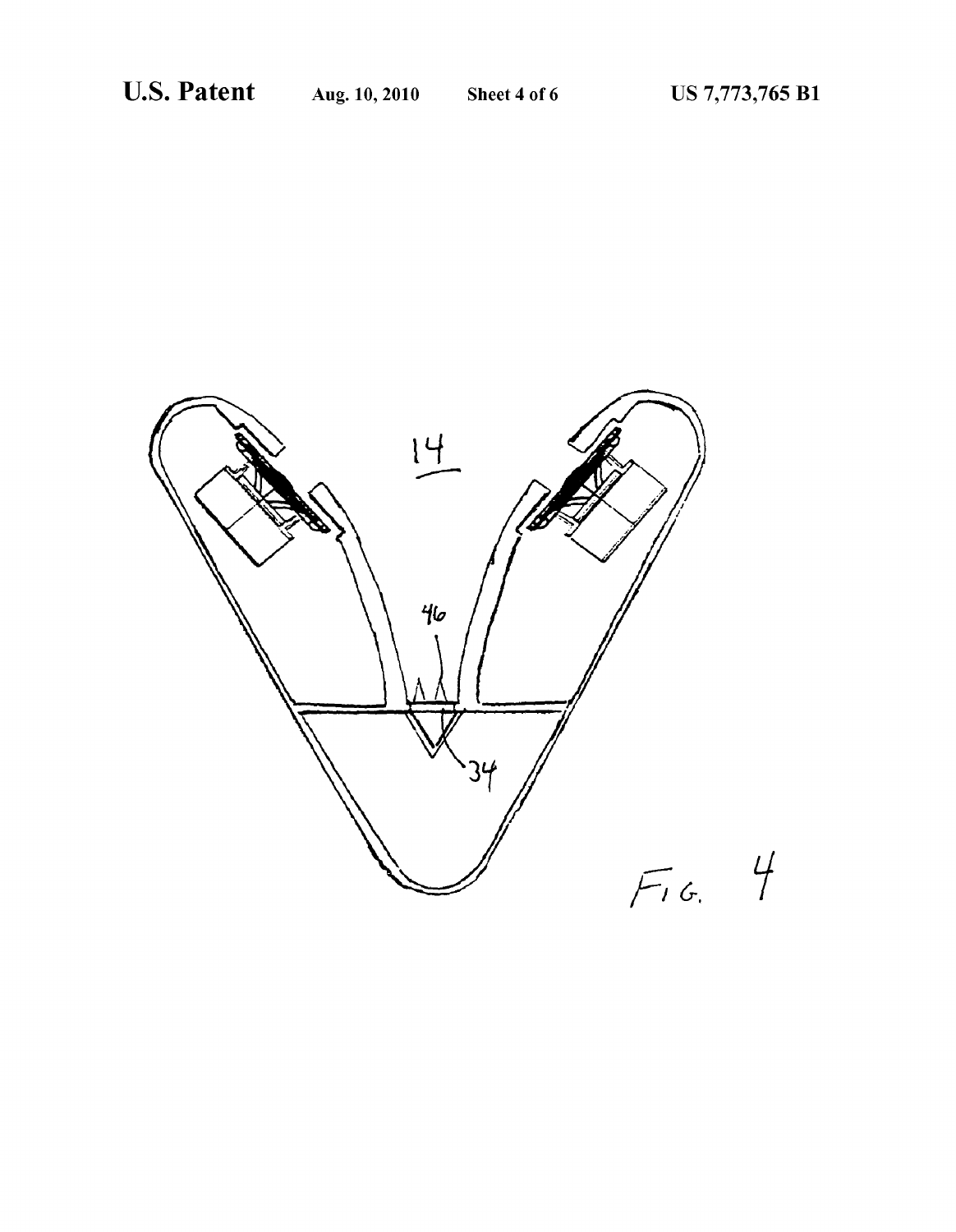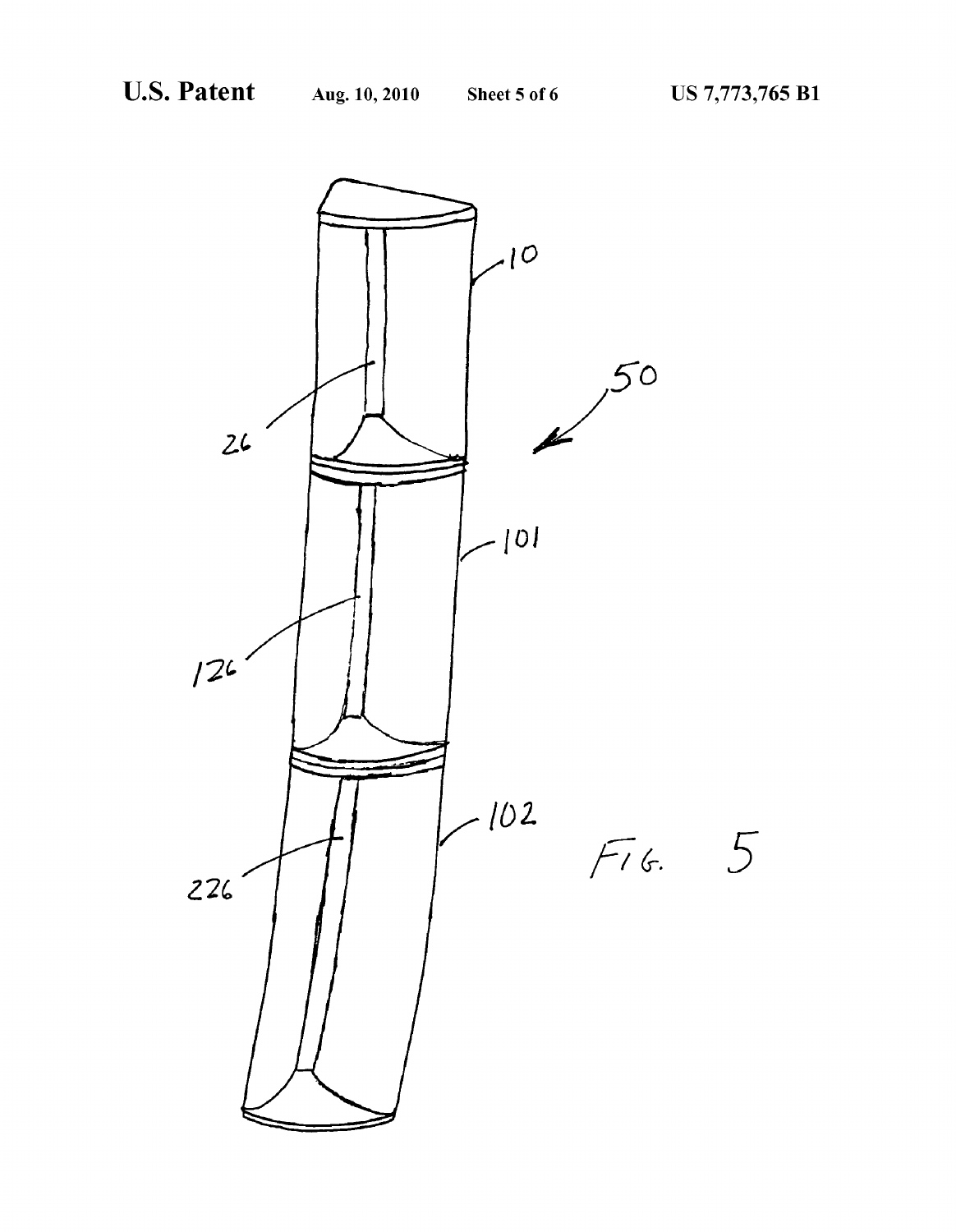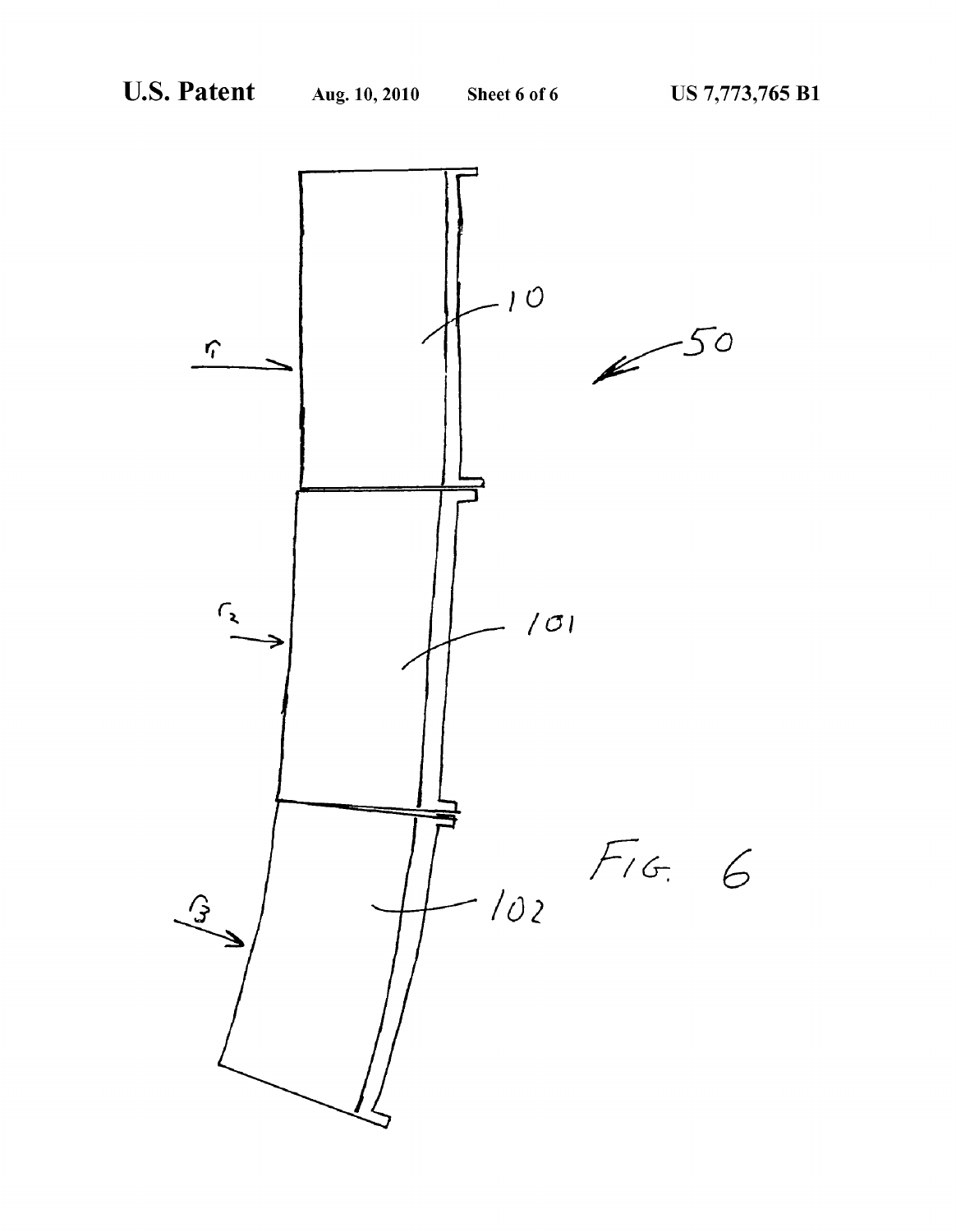# RECTANGULAR HORN FORVARIED ACOUSTIC DRIVERS

### BACKGROUND OF THE INVENTION

### 1. Technical Field

The invention relates to loud speaker horns and more par ticularly a horn accommodating planar type electro-acousti cal devices or linear arrays of transducers.

2. Description of the Problem

Large space, public sound systems rely on a combination of loudspeaker types to achieve efficiency, wavefront coher ence, a broad and level audio frequency bandwidth and good coverage of an audience located in the space. A foundational element in many such public sound systems is a line array of 15 multi-transducer loudspeakers. A line array, in its classical form, consists of a vertical row of "closely spaced', cone type, direct radiator acoustical drivers set in a baffle. In this arrangement adjacent acoustical drivers are mutually coupled to reduce the spread of the sound in the plane comprising the 20 axis of alignment of the drivers and to promote even diffusion of the Sound energy in an expanding half cylinder having the axis of alignment as its center. Since line arrays are typically oriented with the axis of alignment vertical. Hence, in this patent the term "vertical" should be taken as corresponding to 25 the axis of alignment of the speakers, or center axis of a planar type device.

Mutual coupling of the acoustic drivers results from the acoustic drivers being identical, producing the same sounds and being closely spaced. What constitutes "closely spaced" is a function of the highest audio frequency that the array is intended to produce, but roughly means that the center of each speaker cone should be spaced from adjacent cones by no more than a quarter wavelength of the highest frequency sound the array is intended to reproduce. Audible sound 35 ranges in wavelengths from about 17 meters at 20 hertz to 1.7 cm at 20 Kilohertz. The smallest direct radiator speakers used are usually on the order 10 cm. allowing sound reproduction<br>up to about or a little greater than 3 Kilohertz. This provides up to about or a little greater than 3 Kilohertz. This provides<br>for good speech intelligibility but is less suitable for amplifi- 40 cation of music into large spaces. 30

Another type of electro-acoustic transducer is the planar, or ribbon, type device, which operates like a line array with no spacing between transducer centers. These devices are thus capable of reproducing the highest human discernable fre- 45 ent in the written description that follows. quencies while keeping the sound field compression characteristics of a linear/line array. Ribbon type audio transducers date back to the early twentieth century. An example of an early ribbon type audio transducer is disclosed in U.S. Pat. No. 1,809,754 for an "Electrostatic Reproducer" to Steedle. 50 Ribbon devices resemble an elongated flat panel and produce is a line array of infinitesimal elements positioned directly adjacent one another, i.e. a line array having zero spacing between mutually coupled drivers. This in turn means that a 55 planar has no practical upper frequency limit in the human audio range. Unfortunately, as observed by Adamson in U.S. Pat. No. 6,343,133, ribbon tweeters have had limits in sensi tivity and power handling capacity preventing application of the devices in replacing high frequency compression drivers 60 in systems for large spaces. Planars can also suffer from selective frequency cancellation due to out of phase reflection issues from the mounting enclosure used in linear array units.

Due in part to the perceived problems with planars, several attempts have been made to produce a device that behaves like 65 a planer but is constructed using horn loaded, conventional mid or high frequency drivers. Such a device is usually

2

intended to be used to reproduce sound over a broad fre quency range. Precursors to and examples of these devices are represented by U.S. Pat. Nos. 4,344,504 to Howze, 5,163,167 to Heil, 6,343,133 to Adamson, and 6.394,223 to Lehman. The proposed systems have obtained some of the perfor mance, high frequency fidelity and efficiency gains of a pla nar and some have incorporated rectangular waveguide.

10 tem having a broadbandwidth is that of U.S. Pat. No. 6,411, Another approach to obtaining a sound reproduction sys 718 for Sound Reproduction Employing Unity Summation Aperture Loudspeakers. Here a pyramid-shaped loudspeaker (essentially a rectangular section horn where all four sides have a straight conic profile) is used to allow inclusion of a plurality of loudspeaker types to produce a coherent point source. The highest frequency loudspeaker is placed at the pyramid's apex and lower frequency loudspeakers are introduced progressively along the pyramid toward the mouth of the horn, which corresponds positionally to the pyramid's base. The 718 patent discusses reasons for using a straight flare rather than a more conventional exponential or hyper bolic flares, explaining that the "slowing" flare rate is "suitable for a lower frequency' where the throat of a loudspeaker is located relatively close to the mouth.

# SUMMARY OF THE INVENTION

According to the invention there is provided a loudspeaker system comprising a rectangular horn having a rectangular throat, a rectangular mouth and a first pair of opposed sides exhibiting a tractix exponential flare. A planar electro-acous tic transducer disposed lengthwise in the throat of the rectan gular horn. The first pair of opposed sides end in rounded edges where they form two sides of the mouth. The planar electro-acoustic transducer may be fitted to a finite curve lengthwise. Where this is done, the rectangular horn also conforms to the finite curve of the planar electro-acoustic transducer. First and second line arrays of discrete acoustic transducers may be placed opposite one another in the first pair of opposed sides of the rectangular horn.

Additional effects, features and advantages will be appar

# BRIEF DESCRIPTION OF THE DRAWINGS

The novel features believed characteristic of the invention are set forth in the appended claims. The invention itself however, as well as a preferred mode of use, further objects and advantages thereof, will best be understood by reference to the following detailed description of an illustrative embodiment when read in conjunction with the accompany ing drawings, wherein:

FIG. 1 is a perspective view of a tractix flare rectangular horn in a housing for a planar acoustical driver according to the invention;

FIG. 2 is a perspective view of the housing of FIG. 1 with a top panel removed to better illustrate construction of the unit;

FIG. 3 is a cross sectional view of the housing of FIG. 1 taken along section lines 3 in FIG. 2;

FIG. 4 is a modification of the embodiment illustrated in FIG. 3 to include phase plugs for the planar driver;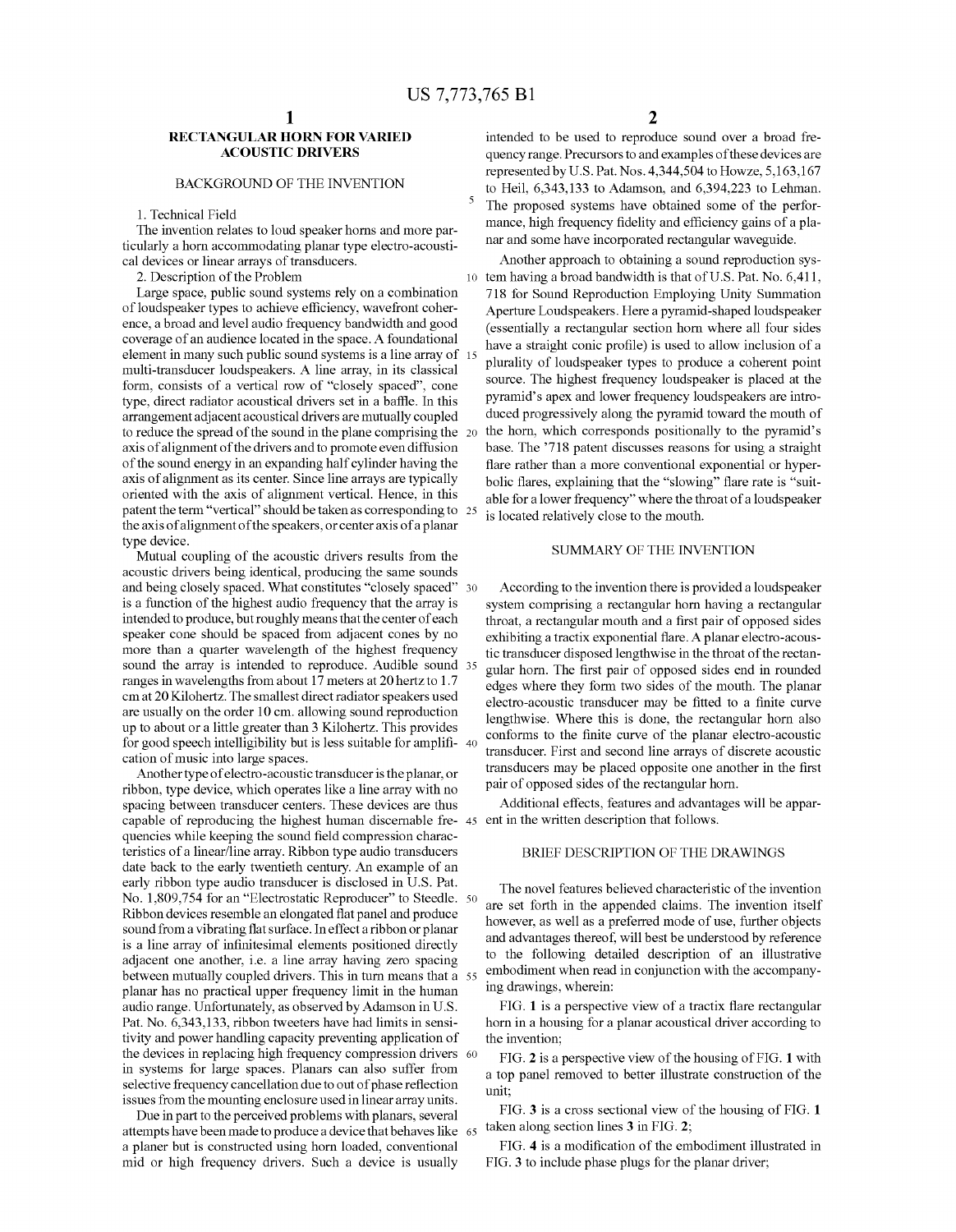5

FIG. 5 is a perspective view of flying array of modules incorporating tractrix flares; and

FIG. 6 is a side elevation of the array of FIG. 6.

# DETAILED DESCRIPTION OF THE INVENTION

Referring now to the figures and in particular to FIG. 1, a loudspeaker module 10 in accordance with the invention is shown. In describing loudspeaker module 10 reference is occasionally made to a coordinate system X, Y and V with V referring to the "vertical" and X-Y referring to a horizontal plane. This should be understood to be a matter of convention. Loudspeaker module 10 is intended for application in sys tems that would commonly use a line array. Line arrays are conventionally "flown" so that the long dimension of the 15 array hangs vertically and the sound field of the system is compressed vertically. However, there is no reason why such devices cannot be oriented to place the long dimension flat with respect to the ground other than they are not typically so employed. 10

Loudspeaker module 10 is based on a wedge shaped hous ing 12 which defines a rectangular horn 14. Rectangular horn 14 has, as the name implies, two pairs of opposed walls defining the horn such that vertical section taken anywhere defining the horn Such that vertical section taken anywhere along the horn is approximately rectangular, disregarding for 25 the moment the slight curvature which may be applied to the housing 12. A first pair of vertical (i.e. the longer) sides 16 and 18 conform to an exponential tractix (sometimes spelled "tractrix") flare from the throat of the horn to its mouth 19. Built into the sides 16, 18 in opposed positions are line arrays 30 comprising: 26 (only that in side 18 shown) of loudspeakers, which are located relatively close to mouth 19 of the horn 14. The loudspeakers 28 of the line arrays 26 are conventional, rela tively low frequency cone speakers, which are coupled to the environment by restricted portals 24. The top and bottom of 35 horn 14 are closed by straight walls 20, 22. In other words, the top and the bottom sides of horn 14 are not required to flare.<br>A small conic flare with 5 or 15 degrees of relative flare may be used in some stacks of housings 12 to produce curved arrays. Linear arrays 26 may or may not be incorporated into  $40$  comprising:<br>a module 10.

Referring to FIG. 2, upper straight wall 20 is shown removed to reveal some of the internal compartmentalization of housing 12. Loudspeakers 28 are located in simple enclosures  $50$ ,  $52$  located behind flared side walls **10** and  $18$ . Side  $45$ walls 16 and 18 have radiused ends 38, 40 defining the mouth 19 of horn 14. This avoids an abrupt boundary condition at the mouth 19 between the flare and the environment. A planar of ribbon type acoustical transducer 34 is located across the dimension turned vertically to run from the top to the bottom of the horn parallel to the linear arrays 26. Planer 34 may of course be a plurality of discrete devices operating synchro nously. Planar is set over a standing wave cancelling tuned cavity  $44$  (shown in FIG. 3) defined by a wedge shaped wall  $\,55$ 42. throat 36 of horn 14. Planar 34 is oriented with its longer  $50$ 

Referring to FIG. 4 it may be seen that phase wedges 46 may be extend from the forward face of planar into the throat of horn 14.

Referring to FIGS.  $5$  and  $6$ , a flying assembly  $50$  of mod-  $60$ ules is shown, suitable for coverage of a large area. Three individual modules 10, 101 and 102 incorporate ribbon trans ducers 26, 126, 226, which exhibit progressively tighter radii of curvature and which are roughly aligned end to end. Flying assemblies of linear arrays are of course known in the art, 65 however, the present invention, making use of straight, con tinuously curved and potentially progressively curved planars

provide nearly boundary free coverage of almost any area. As illustrated in FIG. 6, moudles 10, 101, 102 each are built on progressively smaller radii r1, r2, r3.

The present invention incorporates ribbon tweeters in a line array and amplifies the power output of the sound by providing a tractrix flared horn. Smooth, nearly boundary free cov erage of an area is provided.

While the invention is shown in only one of its forms, it is not thus limited but is susceptible to various changes and modifications without departing from the spirit and scope of the invention.

What is claimed is:

1. A loudspeaker system comprising:

- a rectangular horn having a rectangular throat, a rectangu lar mouth and a first pair of opposed sides exhibiting an hyperbolic or exponential flare;
- first and second line arrays of discrete acoustic transducers disposed in the first pair of opposed sides of the rectan gular horn, the first and second line arrays being located parallel to one another, displaced from the rectangular throat, equidistant from the rectangular mouth and tan gential to opposed sides locally to be partially directed out of the rectangular mouth; and
- a planar electro-acoustic transducer having a direction of elongation disposed across the rectangular throat paral lel to the first and second arrays in its direction of elon-<br>gation.

2. A loudspeaker system as set forth in claim 1, further

the first pair of opposed sides each terminating in a radius where they meet the mouth.

3. A loudspeaker system as set forth in claim 2, further comprising:

- the planar electro-acoustic transducer being fitted to a finite curve lengthwise; and
- the rectangular horn conforming to the finite curve of the planar electro-acoustic transducer.
- 4. A loudspeaker system as set forth in claim 3, further
- simple enclosures backing the first and second line arrays, respectively.

5. A loudspeaker system as set forth in claim 4, further comprising:

a standing wave canceling tuned enclosure backing the planer acoustical transducer.

6. A modular sound reproduction system allowing essen tially indeterminate extension, the modular sound reproduction system comprising:

- an elongated housing defining a rectangular horn with a throatanda mouth, and first and second pairs of opposed sides;
- a planar acoustical loudspeaker located across the throat of the rectangular horn aligned on the direction of elongation of the elongated housing;
- the first pair of opposed sides extending outwardly from long edges of the throat with an exponential or hyper bolic flare; and
- first and second line arrays of discrete acoustic transducers disposed in the first pair of opposed sides of the elon gated housing parallel to one another, displaced from the throat, equidistant from the mouth and tangential to the opposed sides locally to be partially directed out of the mouth.

7. A modular sound reproduction system as set forth in claim 6, further comprising:

20